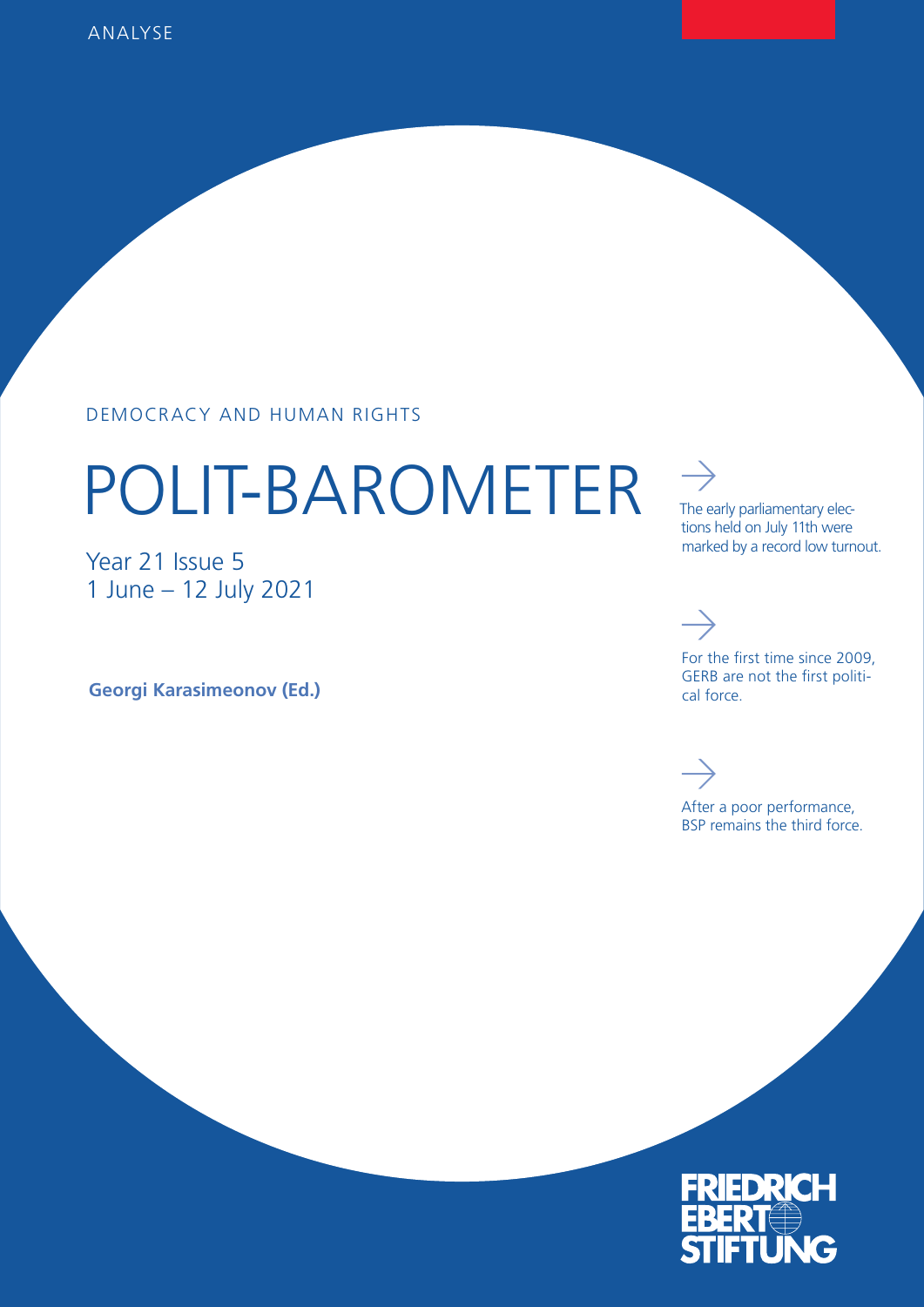# POLIT-BAROMETER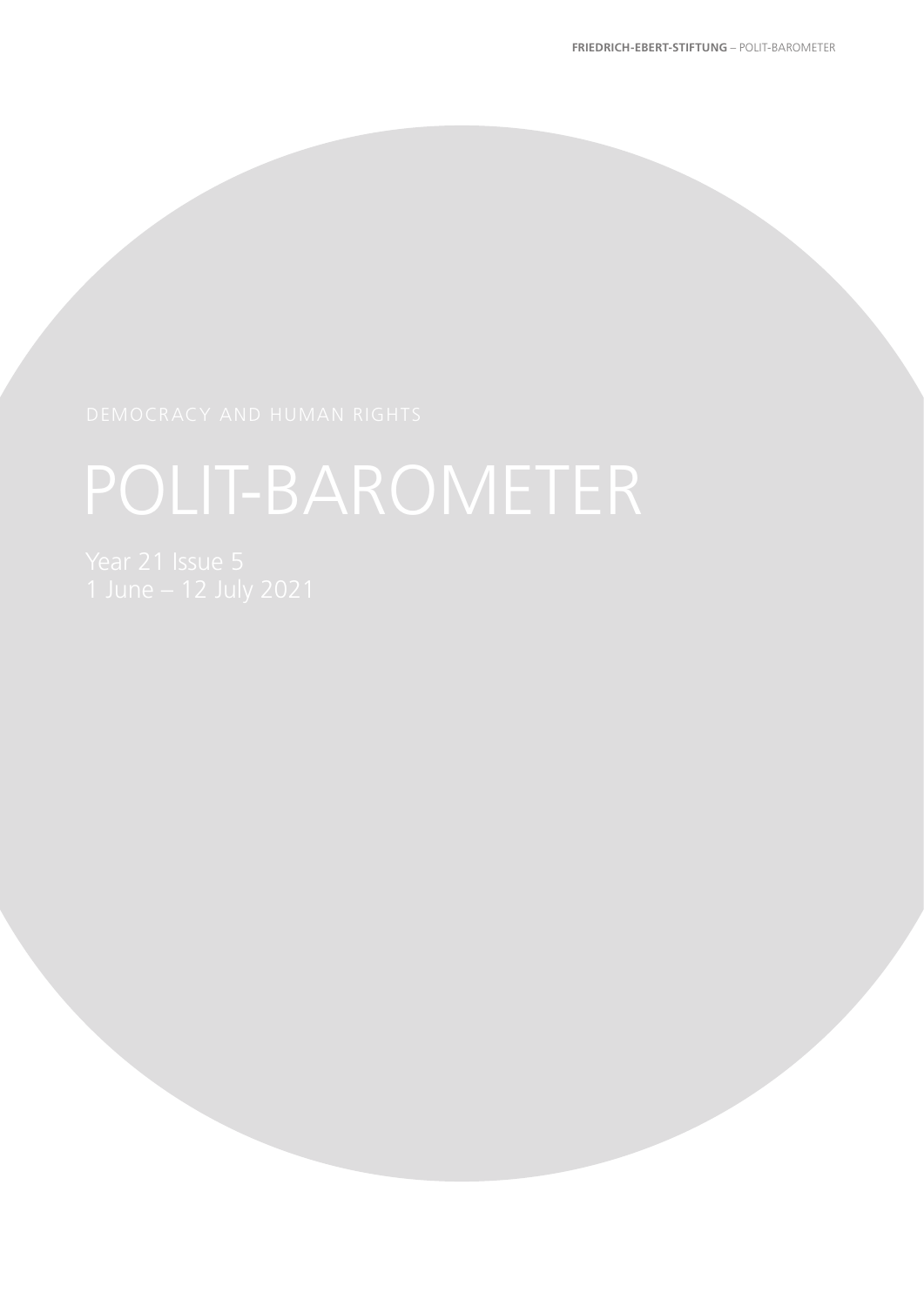## **Contents**

| 1. | <b>THE POLITICAL SITUATION</b>                      |  |
|----|-----------------------------------------------------|--|
| 2. | <b>STATE AND DEVELOPMENT</b><br>OF THE PARTY SYSTEM |  |
| 3. | <b>PUBLIC OPINION</b>                               |  |
|    | <b>MAIN CONCLUSIONS AND FORECASTS</b>               |  |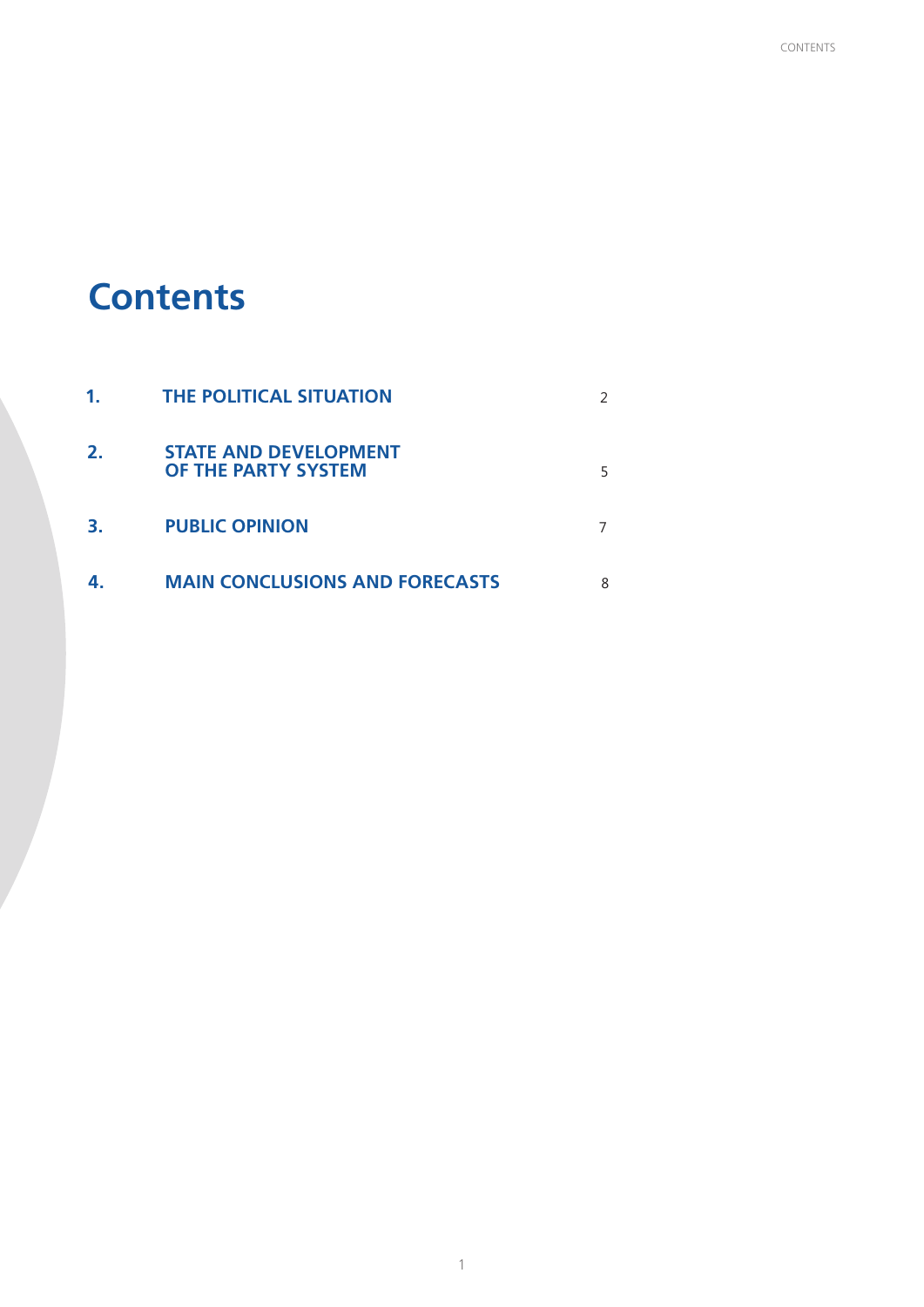## **1 THE POLITICAL SITUATION**

At the beginning of June, the United States Treasury Department imposed sanctions on six Bulgarians under the global Magnitsky Act. Among them are former MRF MP Delyan Peevski, gambling boss Vasil Bozhkov, who is in hiding in Dubai, Ilko Zhelyazkov, deputy chairman of the National Bureau for Control of Special Intelligence Measures, former GERB deputy Economy Minister Alexander Manolev, former chairman of the State Agency for Bulgarians Abroad Petar Haralampiev, as well as the Secretary General of the same agency Petar Tomov.

It is stated in a message from the US Treasury Department that Vasil Bozhkov has "frequently bribed government officials." These officials include a current political leader, as well as the former chairman of the now-closed State Commission on Gambling (SCG). Bozhkov also planned to provide a sum of money for a former Bulgarian official and a Bulgarian politician to create a channel through which Russian political leaders could exert influence on Bulgarian government officials.

According to US authorities, Delyan Peevski participated in corruption in that he used trading in influence and bribery to protect himself from public control and to exercise control over key institutions and sectors in Bulgarian society. In September 2019, the former MRF MP worked actively to have a negative impact on the political process in Bulgaria during the local elections on October 27th, 2019. Peevski negotiated with politicians to provide them with political support and positive media coverage in return for protection from criminal investigation.

According to message of the US Treasury Department, Peevski also participated in corrupt practices through his proxy Ilko Zhelyazkov, former deputy chairman of the State Agency for Technical Operations (SATO - or DATO) and a former employee of the State Agency for National Security (SANS), who was appointed Deputy Chairman of the National Bureau for Control of Special Intelligence Means in 2018. Peevski apparently used Zhelyazkov to implement a scheme of bribery that affected Bulgarian residence documents for foreign nationals, as well as to bribe civil servants through vari-

ous means in exchange for information and loyalty on their part. The American authorities have information that Zhelyazkov offered bribes to high-ranking Bulgarian government officials, who were expected to provide him with information that would be passed on to Peevski. In return, Zhelyazkov "saw to it that those who accepted his proposal were appointed to influential positions and ensured that they received a monthly bribe." Peevski and Zhelyazkov also had a senior official who in 2019 illegally misappropriated funds for their use. According to US authorities, Zhelyazkov coerced a candidate for Bulgarian minister by threatening that there would be criminal charges by the prosecution if the minister did not provide further assistance to Zhelyazkov after his appointment.

Alexander Manolev from GERB has been sanctioned because of the scandal regarding a guest house, which was built with money from European projects for rural tourism, but which he uses as a private residence. Haralampiev and Tomov have been sanctioned for the scandal with the sale of Bulgarian citizenship and other official crimes of which they have been accused.

At first Vasil Bozhkov thanked the United States for considering his signal, but expressed bewilderment as to why he was among the individuals sanctioned, since he himself had testified about the corruption schemes of the previous government. Bozhkov said that Borisov should have been among the persons sanctioned because he was the object of his signal. Delyan Peevski issued a statement to the media in which he stated that he would appeal before the American court against the sanctions imposed. He said he was not an office bearer, and so should not fall within the scope of such sanctions. Ilko Zhelyazkov declined to comment, going on leave initially, but he later resigned as deputy chairman of the National Special Intelligence Means Control Bureau. In addition to the six individuals, 68 companies related to them were sanctioned. Sanctions may also apply to all related persons and companies that do business or any financial activity with them in the future.

The political reactions were diametrically opposed. MRF stood behind Delyan Peevski, saying that until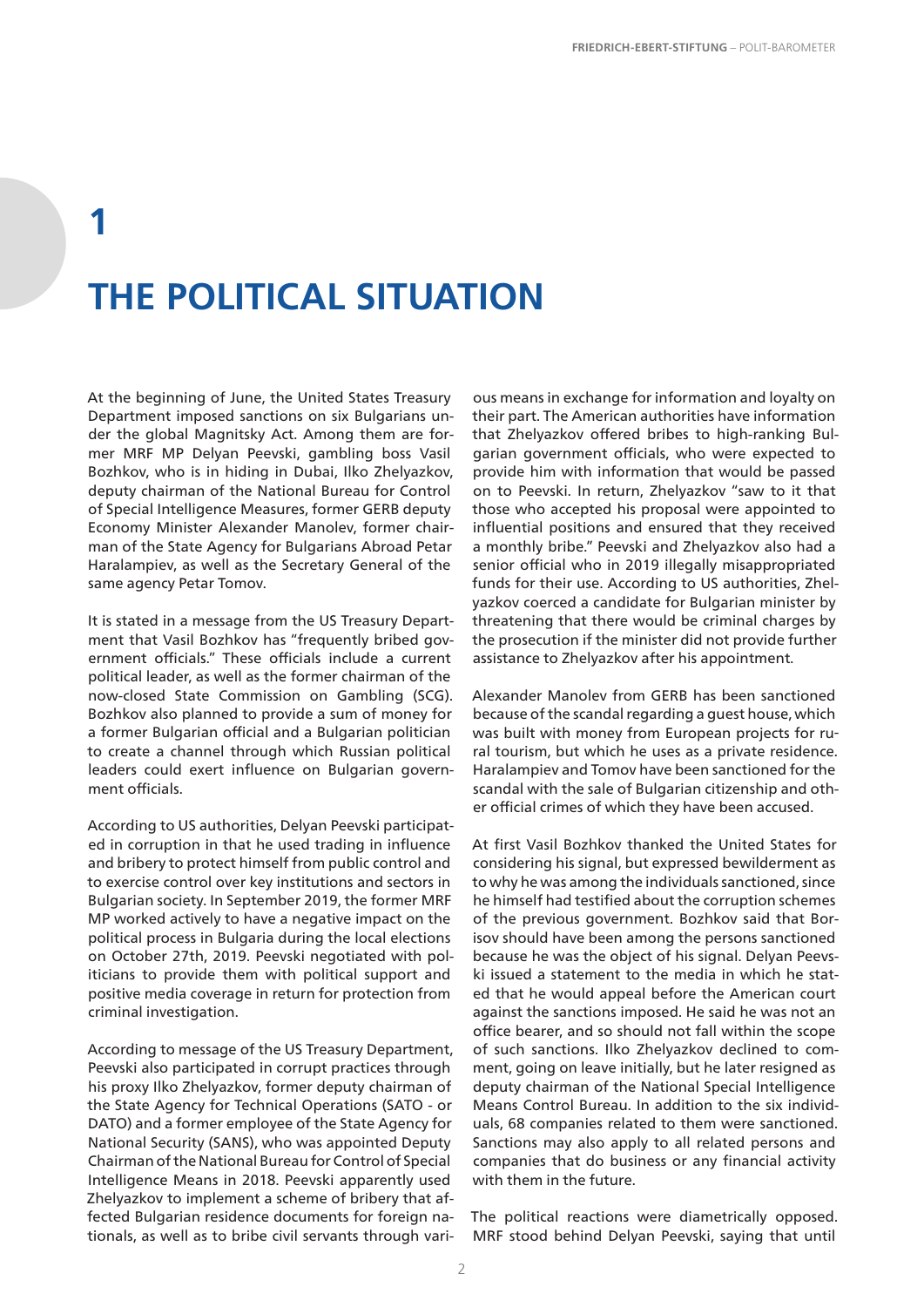evidence of corruption was provided, they could not take action. However, the movement issued a reminder that Peevski is not a member of the party, but was an MP from the civil quota. GERB gave a press conference at which they took a stand only on the sanctions imposed against Alexander Manolev, who was their member, stating that the party had reacted immediately and he had been dismissed as deputy minister. Borisov, however, denied having any connection with Delyan Peevski, despite a great deal of evidence in recent years about the symbiosis between the two in running the country and in a number of appointments. Borisov said he had met with Peevski only to discuss issues affecting regions in the country with a Muslim population. Borisov rejected allegations that he was the political leader and high-ranking official who had repeatedly been bribed by Bozhkov.

Parties that oppose GERB and Borisov unanimously described the sanctions as an assessment of the previous government and systematic corruption in the country. They stated that the decision of the US authorities was well-intentioned support for Bulgaria in solving the problem of corruption. According to representatives of "There is such a people" and "Democratic Bulgaria", this can be changed only by the Bulgarian authorities and the judiciary, for which deep reforms are required.

President Radev described the sanctions as a strong sign in support of the aspirations of Bulgarian citizens to promote democracy, justice and transparency. Radev asked why it had come to us from outside to point out the problems that we know well, but have been unable to solve. According to the President, the main culprits for this are the previous rulers with the iniquitous model of corruption they had created.

The caretaker government has begun compiling a list of people and companies connected with the individuals sanctioned. The main concern of the government is that state and municipal enterprises should not be subject to sanctions if they have had business relations with those who have been sanctioned. The government stated that the next parliament could consider adopting legislation to settle the issue of cases of sanctions being imposed by another country on Bulgarian citizens and companies.

The US embassy announced that the sanctions were the largest one-off action under the global Magnitsky Act. During the time when the sanctions were announced, visiting Sofia was a high-ranking representative of the US Treasury Department, who had meetings with the President and Prime Minister Stefan Yanev. Quite purposefully, no meeting with the Chief Prosecutor Ivan Geshev was held. Asked by journalists whether they would hold talks with Geshev, Ambassador Herro Mustafa said the programme did not provide for such a meeting.

On the whole, the majority of experts and members of the public united in the conclusion that the sanctions under the Magnitsky law are a severe blow to Bulgaria's reputation, because they show that there is systematic political corruption in the country, which repels potential foreign investors. A number of analysts have also described the sanctions as a slap in the face for Brussels, because for years European institutions have turned a blind eye to problems with the rule of law in Bulgaria and even supported Boyko Borisov and GERB, especially those in the leadership of the European People's Party, despite the fact that there was information about corruption in the country.

The caretaker government has exposed a number of abuses and violations committed by the previous government. The Bulgarian Development Bank, which was set up to promote small and medium-sized businesses in the country, has been used as a "piggy bank" by oligarchs close to the government, who have been financed with hundreds of millions in credit. Among them are companies linked to Delyan Peevski, GERB-affiliated oligarch Kiril Domuschiev, and Rumen Gaitanski, who is said to be close to Ahmed Dogan and MRF. The Minister of Economy Kiril Petkov dismissed the entire supervisory board of the bank and appointed a new team, changing the regulations for loans of up to BGN 5 million to be granted. In the state-owned company Avtomagistrali, the law on public procurement has been circumvented by paying hundreds of millions in advance to companies that have not yet carried out any activity. A report on this case was issued by the National Audit Office, after which the Sofia City Prosecutor's Office filed a complaint. The Minister of Regional Development Komitova dismissed the company's board of directors and appointed new management. Violations were also found in a number of state hospitals, with the most striking case being in being Lozenets Hospital, where illegal transplants were performed. The caretaker government has proposed to the President to dismiss the head of the State Agency for National Security (SANS) and the head of the State Intelligence Agency, which was expected after the two decided to go on four months of unpaid leave before the caretaker government took office. The Deputy Director of SANS, Nedyalko Nedyalkov, was also dismissed, with a number of media reports by experts in the know about the work of the services claiming that he was Peevski's plant in the service and that he influenced its work through him.

A serious scandal was caused by the claim of General Atanas Atanasov - co-chairman of Democratic Bulgaria, that the former ruling party had wiretapped opposition politicians during the election campaign, as well as protesting citizens. This information was confirmed by Prime Minister Stefan Yanev and caretaker Interior Minister Boyko Rashkov. Stefan Yanev stated that he had information that he was also among those who had been wiretapped. GERB said that these

3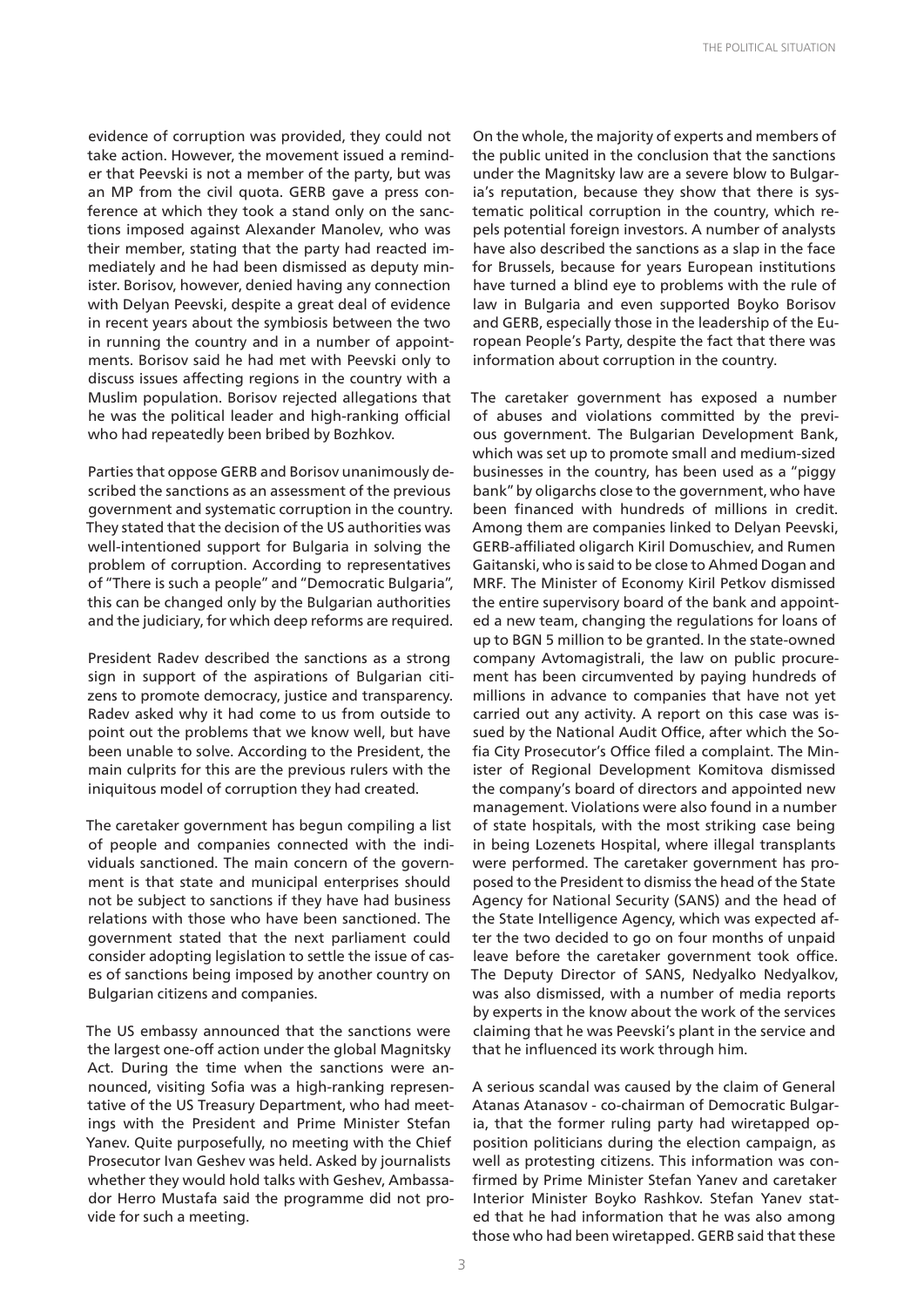allegations were pre-election manipulation, aimed at discrediting the party and demanded that evidence be provided. The prosecutor's office and the Office of Special Intelligence Control launched an investigation and eventually came up with the position that they had not found any evidence of illegal wiretapping. The coalition "Rise up! Thugs Out!" (Izpravi Se! Mutri Van!) revealed documents that their members had been wiretapped during last year's protests.

Deputy Prime Minister and Interior Minister Boyko Rashkov contradicted the former ruling party GERB and stated categorically that hundreds of people had been wiretapped and that he would provide all the information to the next National Assembly. The leader of "Rise up! Thugs out!" Maya Manolova announced that during the protests the entire office of the organisation had been wiretapped and promised to form a commission of inquiry in the National Assembly after the elections to conduct an inspection. The parties – "There is such a people", "Democratic Bulgaria" and BSP - also stated that they were in favour of the idea of a commission of inquiry. This will be one of the first tasks of the future MPs.

Even at the end of the Portuguese presidency of the Council of the EU, Bulgaria did not give the green light to start negotiations for the accession of the Republic of North Macedonia to the European Union. Controversial topics remain. Sofia insists on ceasing the language of hatred towards Bulgaria and resolving historical disputes. President Rumen Radev said he had held numerous talks with a number of European leaders on the subject, in which he had clarified Bulgaria's position. Radev did not conceal that serious pressure was being exerted on the country, but Bulgaria could not back down from its positions, otherwise it would mean transferring unresolved bilateral issues to the EU, and this would not be in anyone's interest. A step towards reducing tensions between the two countries was the joint visit to the Vatican of the Presidents of Bulgaria and the Republic of North Macedonia on the occasion of the celebrations of the holy brothers Cyril and Methodius. The visit of Prime Minister Zoran Zaev to Sofia ended without result, during which both sides

stuck to their previous positions. A number of analysts explained the intransigence of Sofia as being due to the election campaign in the country and the declaration adopted by the 44th National Assembly. It will be very difficult to find a solution to the case, bearing in mind public opinion in both countries, where people are reluctant to compromise.

In the middle of June, European Chief Prosecutor Laura Kövesi visited Bulgaria, which sparked keen journalistic interest. The reason for the visit was to fill the quota for European delegated prosecutors from Bulgaria. So far, only four prosecutors have been approved and the other six rejected. Kövesi held talks with the prosecutorial board of the SJC, after which it became clear that a new procedure would be conducted for the remaining six seats. The European Chief Prosecutor gave a two-hour press conference, during which she fended off questions related to internal issues. Regarding the desire of the protest parties to close the specialised court and prosecutor's office, Kövesi said that this was an internal issue and that there are different models in Europe - there are countries that have such specialised institutions and those that do not.

One week before the elections on July 11th, the Constitutional Court ruled on the request by GERB that the introduction of voting completely by machine in sections with more than 300 voters be seen as violating equal suffrage. The Constitutional Court ruled that there was no violation of the constitution, as machine voting is a technical means of exercising the vote, with no different weight of votes when voting by machine or on a paper ballot. In this regard, CEC spokesman Tsvetozar Tomov described the behaviour of GERB as disturbing, as it instills distrust in the election process.

On July 8th and 9th, Bulgaria hosted the Summit meeting of the Three Seas Initiative, which brings together 12 EU countries in the Baltic, Adriatic and Black Sea regions for greater connectivity. German President Frank-Walter Steinmeier was also a guest of the forum. A video address was made by the President of the United States Joe Biden. The initiative is important for Bulgaria, because it opens up opportunities for attracting new investments.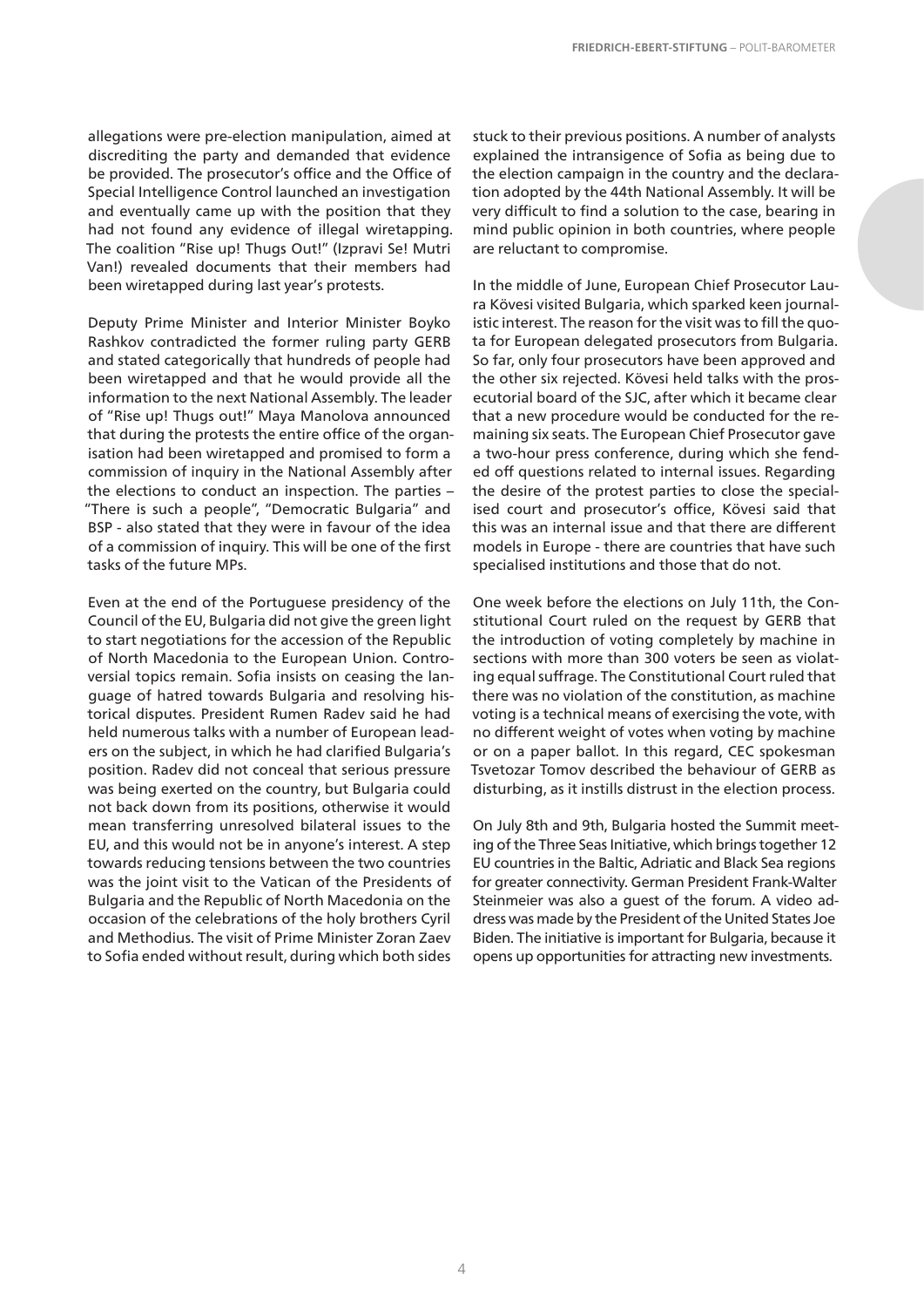## **2**

## **STATE AND DEVELOPMENT OF THE PARTY SYSTEM**

The findings of the caretaker government about the heritage of the former one exacerbated the election campaign. GERB fell into all round defence. The daily disclosure of cases of misappropriation in various state offices, as well as the Global Magnitsky sanctions placed GERB in a very difficult position. That resulted in electoral erosion, with many polling agencies reporting that "There is Such a People" was running ahead of GERB as the leading political force. The mayoral by-election in the regional city of Blagoevgrad was quite indicative in this sense – the GERB candidate there did not even make it to the runoff and remained third. The candidate of "There is Such a People" Ilko Stoyanov won the runoff election.

The election campaign of GERB-UDF featured accusations against the caretaker government. It was referred to by the former party in power as the "Election staff of President Radev". GERB accused the Yanev Cabinet of revanchist action in view of the dozens of changes in the management of a number of state government agencies. A week prior to the campaign, Boyko Borisov paid a visit to Turkish President Erdogan. That visit gave rise to various interpretations. The prevailing opinion of most politicians and analysts was that Borisov went to Erdogan to ask for support by the votes of some members of the Bulgarian expat community in Turkey. Some Bulgarian politicians defined this visit as humiliating.

According to insiders in the party itself, there was some disagreement with the extremely aggressive tone of Borisov against the caretaker government going as far as comparing it to the communists of 1944. Borisov was not shy to use open manipulation in defence of his positions.

A number of representatives of the democratic community were surprised by the EPP support for Borisov after so many findings of enormous corruption during his time in government.

"There is Such a People" became the formation charged with the greatest expectations, which is expected to be the core of the future government of this country. This time the new party changed their strategy from the

previous campaign and a number of representatives took part in pre-election debates and TV programmes. This time Slavi Trifonov decided not to run for office, saying that he could also be useful from another institution. The latter caused some speculations about whether he was intending to run for President or to be the party nomination for Prime Minister. Neither hypothesis looks likely, however, since Trifonov has no aspirations to become directly involved in the operations of politics, but rather sees his political project as a tool for changing the model of government. "There is Such a People" gave a positive assessment of the caretaker government, particularly of its economics team.

BSP participated in this elections in coalition with a number of smaller left and centrist parties and organisations in order to strengthen the support for the party in the election campaign. BSP propagandised the thesis that they would be an unsurmountable factor when forming government in the next legislature. At the same time, representatives of the Socialists attacked the formations that were expected to be at the core of the next parliamentary majority – "There is Such a People", Democratic Bulgaria and "Rise Up! Thugs Out!" defining them as formations which would not bring about change, but substitution. The verbal crossfire only increased tension between the new parties and BSP and that will make it difficult to find a working coalition formula after the elections. "There is Such a People" categorically stated that they would not be in coalition with BSP under any circumstances. BSP rejected the accusations that they are a party of the Status Quo, because they claimed that they were the only parliamentary opposition to GERB in the 44th National Assembly, which had shed light on a number of corrupt practices in the government.

Only Democratic Bulgaria refrained from making extreme statements. The Co-Chairman of the alliance and leader of "Yes, Bulgaria" Hristo Ivanov even commended BSP for their support for reforming the Office of Prosecution and the Supreme Judicial Council by amendments to the Constitution – a position which BSP declared as early as last year, at the height of the protests.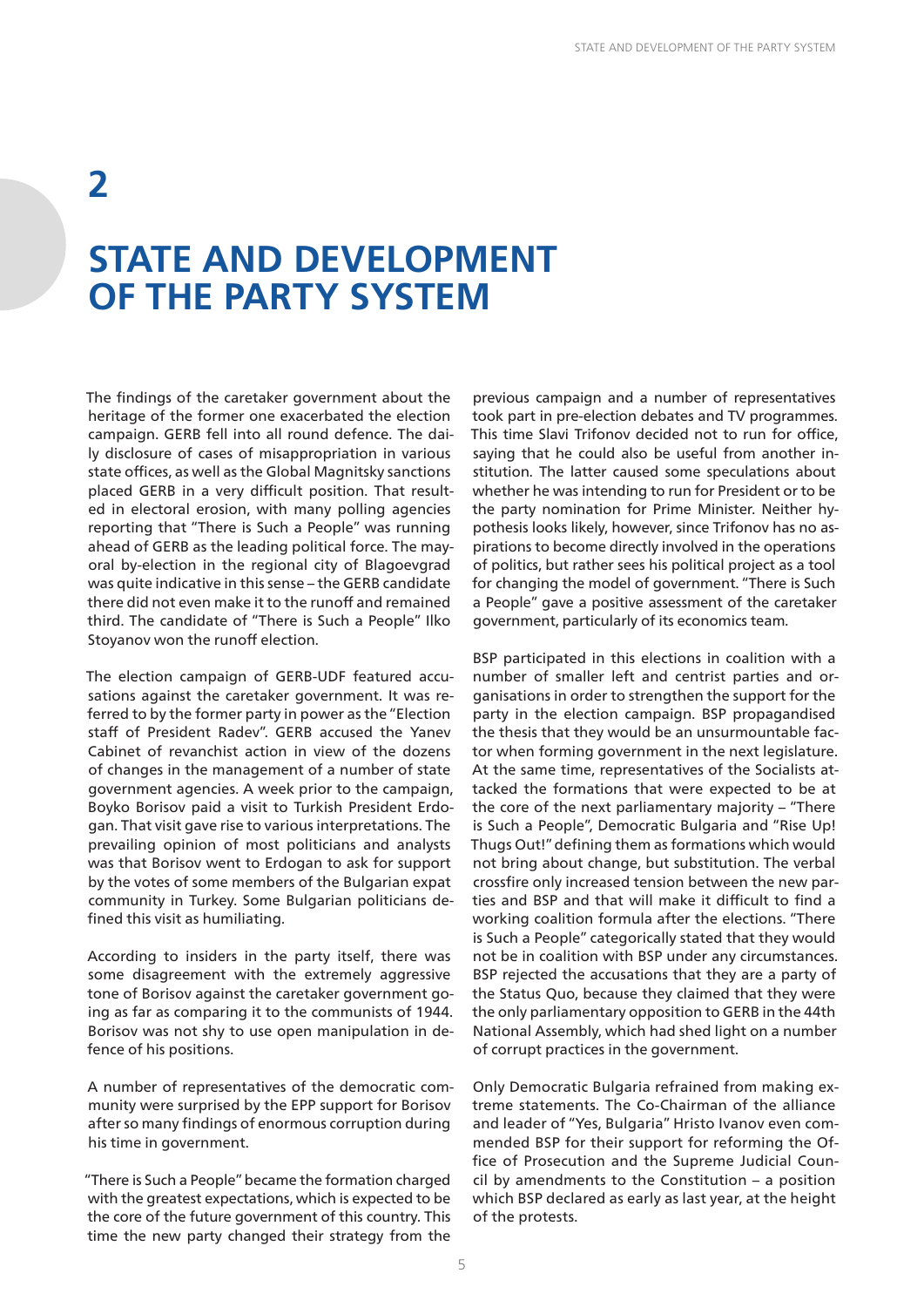"Democratic Bulgaria" was consistently ahead of MRF in the campaign, and opinion polls demonstrated that they improved their performance. The alliance carried out a very active campaign in the field, as well as on Facebook, which is the reason for the increase of the support for them.

The sanctions against Peevski confirmed his role behind the scene in the politics and the government of this country. Despite this, MRF stood by Peevski, which goes to show how strong an influence he has on the party and indicates the dependencies of MRF politicians on the oligarch subjected to sanctions. MRF took an opposition line of behaviour against GERB in the short-lived previous legislature, aiming at clearing their image. However, this would be very difficult without dissociating themselves from Peevski and admitting their mistakes. Maybe by chance or not, only a day after the announcement of the Global Magnitsky sanctions, an MRF delegation headed by Mustafa Karadayi visited Turkey and met with President Erdogan. The visit was linked with the forthcoming elections and the mobilisation of the Bulgarian expat community in Turkey for the vote.

"Rise Up! Thugs Out!" carried out an active campaign and confirmed their electoral support from the previous elections. The coalition confirmed their commitment to be part of a government of change with the other protest parties. In numerous media appearances, the leader of the movement Maya Manolova called Slavi Trifonov a friend and Hristo Ivanov – a partner. She stated that they maintained a constant dialogue and that they are fully aware of their mission to change the iniquitous model of government in this country.

"Bulgarian Patriots" – IMRO, NFSB and "Volya" – remained under the 4% threshold during the entire campaign. However, they had a strong competitor for the nationalist vote – the "Vazrazhdane" (Revival) Party, which had surprisingly good results – with the potential to go above the threshold - in the previous elections.

During the campaign, the party of the sanctioned businessman Vasil Bozhkov "Bulgarian Summer" provoked interest too. In the previous elections under a different name they got almost 3% of the votes. Paradoxically, the "Bulgarian Summer" party was also on the list of Global Magnitsky sanctions, despite Bozhkov not being its leader, nor a member. This was explicitly stated by the leadership of the party. Bozhkov organised an active campaign on Facebook and announced that he would return to Bulgaria after the elections.

| Party/Coalition           | Percentage (%) |
|---------------------------|----------------|
| "There is such a people"  | 23.91          |
| <b>GERB-UDF</b>           | 23.69          |
| <b>BSP</b> for Bulgaria   | 13.51          |
| "Democratic Bulgaria"     | 12.56          |
| <b>MRF</b>                | 10.66          |
| "Rise Up! Thugs Out!"     | 5.03           |
| <b>Bulgarian Patriots</b> | 3.16           |
| "Vazrazhdane" (Revival)   | 2.97           |
| <b>Bulgarian summer</b>   | 1.81           |

#### Results of the parliamentary elections held on July 11th 2021:

Note: After 98.92% of the election protocols have been processed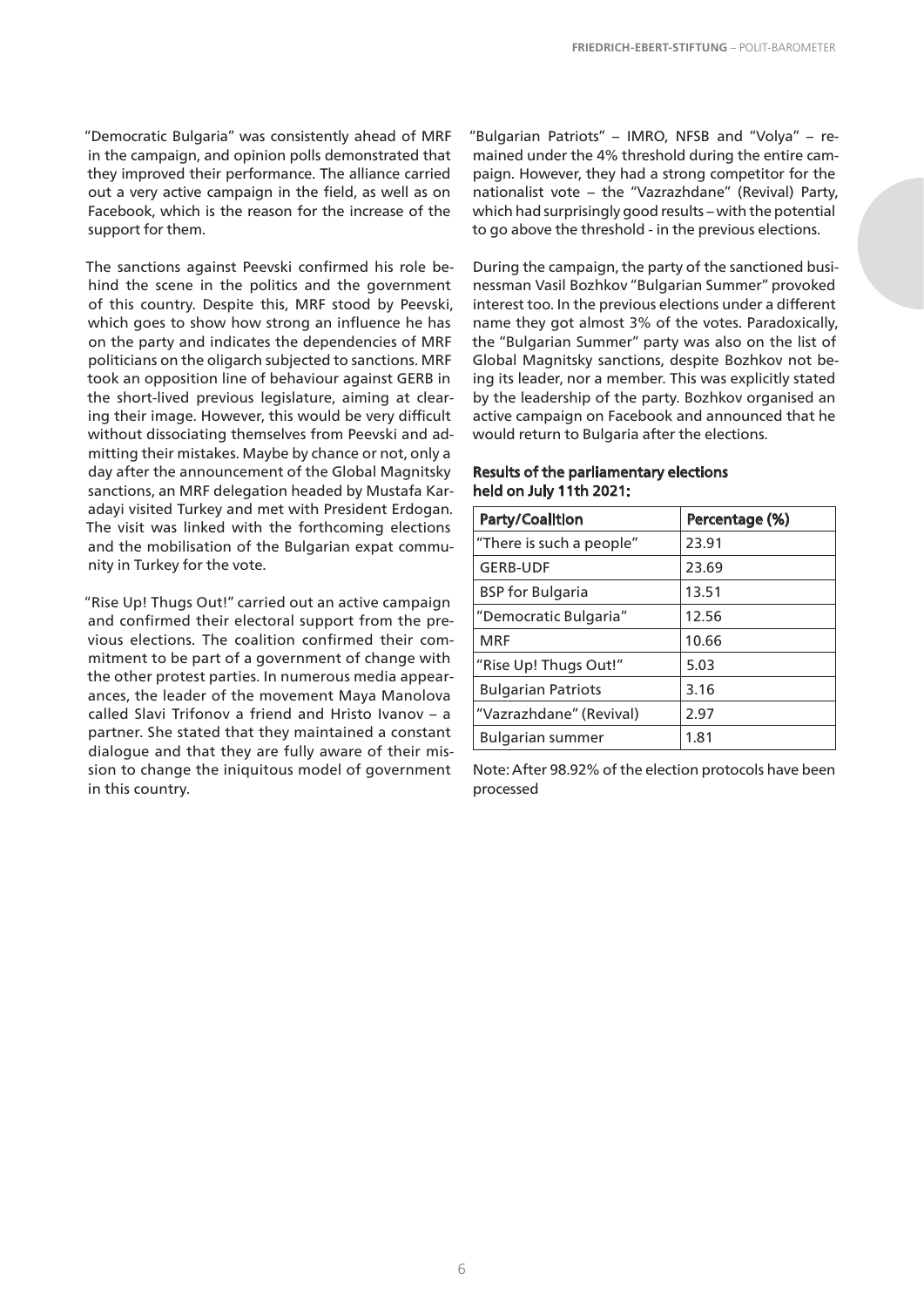## **3 PUBLIC OPINION**

An opinion poll conducted by Gallup in the middle of June shows a high level of public approval of the caretaker government led by Stefan Yanev. 58% of the respondents gave a positive assessment of the cabinet's work and 33.2% - a negative one.

The attitude towards the previous government led by Borisov is negative – 26.9% of the respondents described it as completely unsuccessful, 22.8% as "relatively unsuccessful", and 22% as "neither successful, nor unsuccessful". Just 7.1% of Bulgarian citizens are of the opinion that the previous government was completely successful and 19.8% would call it "relatively successful". The positive assessments were given to a great extent by GERB voters and those of patriotic formations that were part of the government.

The Gallup poll shows no change in attitudes regarding the issue with the Republic of North Macedonia. 70% of respondents are against concessions in negotiations between Sofia and Skopje and 19.3% are of the opposite opinion.

Regarding the sanctions implemented under the Global Magnitsky Act, the poll shows that 49.2% of Bulgarians approve of them, while 31.6% do not.

A more detailed picture regarding the sanctions is given by the Talk Online Panels representative survey carried out at the end of June. As regards the question: "Why has Delyan Peevski not been investigated for corruption so far by the Prosecutor General Ivan Geshev and his predecessor Sotir Tsatsarov?" 53% believe that the reason lies in their dependence on the sanctioned oligarch and 25% are of the opinion that both were appointed to their posts thanks to Peevski's lobby in the Supreme Judicial Council. More than 50% of the respondents do not believe there will be an objective prosecutor's office investigation against Peevski and 41% think that they will only simulate some kind of investigation. More than 62% of Bulgarians are of the opinion that Ivan Geshev's mandate as Prosecutor General should be terminated preterm, whereas just 15% voiced the position that he should remain in his position. 60% of respondents think that the chairperson of the Commission for Anti-Corruption and Illegal Assets Forfeiture (CACIAF) Sotir Tsatsarov should be dismissed, as opposed to 13% of the opposite opinion.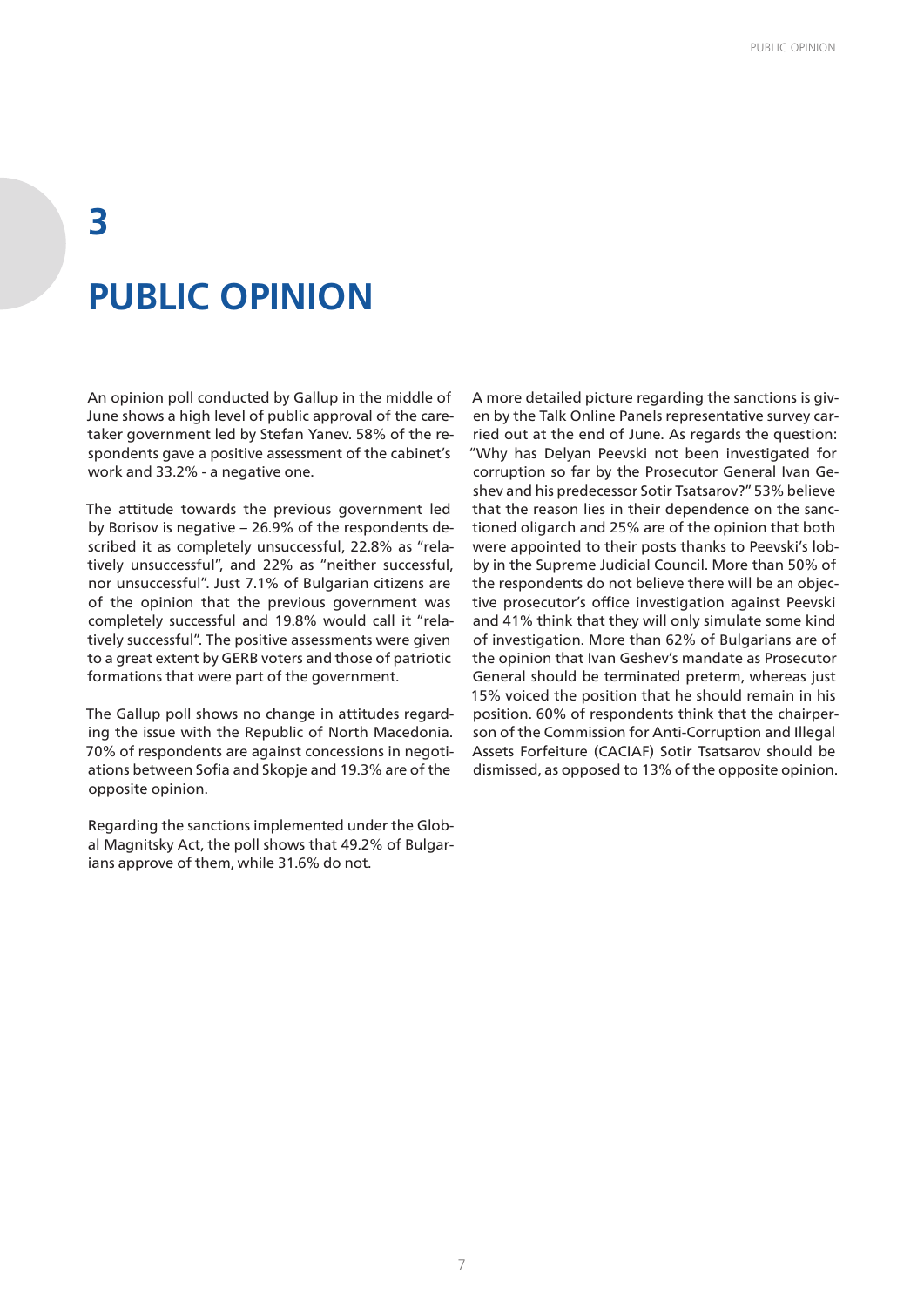### **4**

## **MAIN CONCLUSIONS AND FORECASTS**

The early parliamentary elections on July 11th were marked by a record low turnout of 38%. Compared to the elections on April 4th, only "There is such a people" and "Democratic Bulgaria" improved their results. From 75 MPs in the last parliament, GERB has now fallen to 61-62 seats.

Once again 6 parties and coalitions have found a place in the National Assembly.

BSP performed poorly. The negative trend of losing influence continues. Nationally, the BSP for Bulgaria Coalition lost 26.1% of its votes. This is also a severe blow for the leader Korneliya Ninova.

The protest parties – "There is such a people", "Democratic Bulgaria" and "Rise Up! Thugs out!" will not have an absolute majority of 121 MPs. The support of one of the other parties is required to form a government. BSP leader Korneliya Ninova stated that this time BSP support for a government of the protest parties would not be unconditional, but that they would expect an invitation for talks on specific policies.

Slavi Trifonov, leader of "There is such a people" in a special interview, before there were final results, without following basic parliamentary and political procedures, proposed his "personal" government with several priorities, led by economist Nikolai Vassilev. He is

a former Minister of the Economy in Simeon Saxe-Coburg's government and is hardly acceptable to other democratic parties. Trifonov said he would not form a coalition with other parties.

The first reactions to this proposal are negative. According to experts, this is a deliberate provocation of the political system, behind which there are interested circles, especially from the top oligarchy. *De facto*, with this proposal of his, Trifonov purposefully torpedoed the activities of the new parliament, where his party and the other parties of change were expected to support the government for deep reforms in the country.

GERB lost more than 200,000 votes compared to the April elections. The party is in total political isolation after the numerous irregularities and signals of corruption were revealed. During the campaign, GERB constantly claimed that voting with machines could be manipulated and that it would lead to chaos. These fears were not justified; machine voting went smoothly, and the level of so-called controlled and bought votes was reduced. It is not ruled out that GERB will appeal to the Constitutional Court against the elections and request their annulment. However, this would lead to even greater isolation of the party. After Trifonov's initiative, however, it is not out of the question that GERB will "recover" again and expand its positions in possible new elections.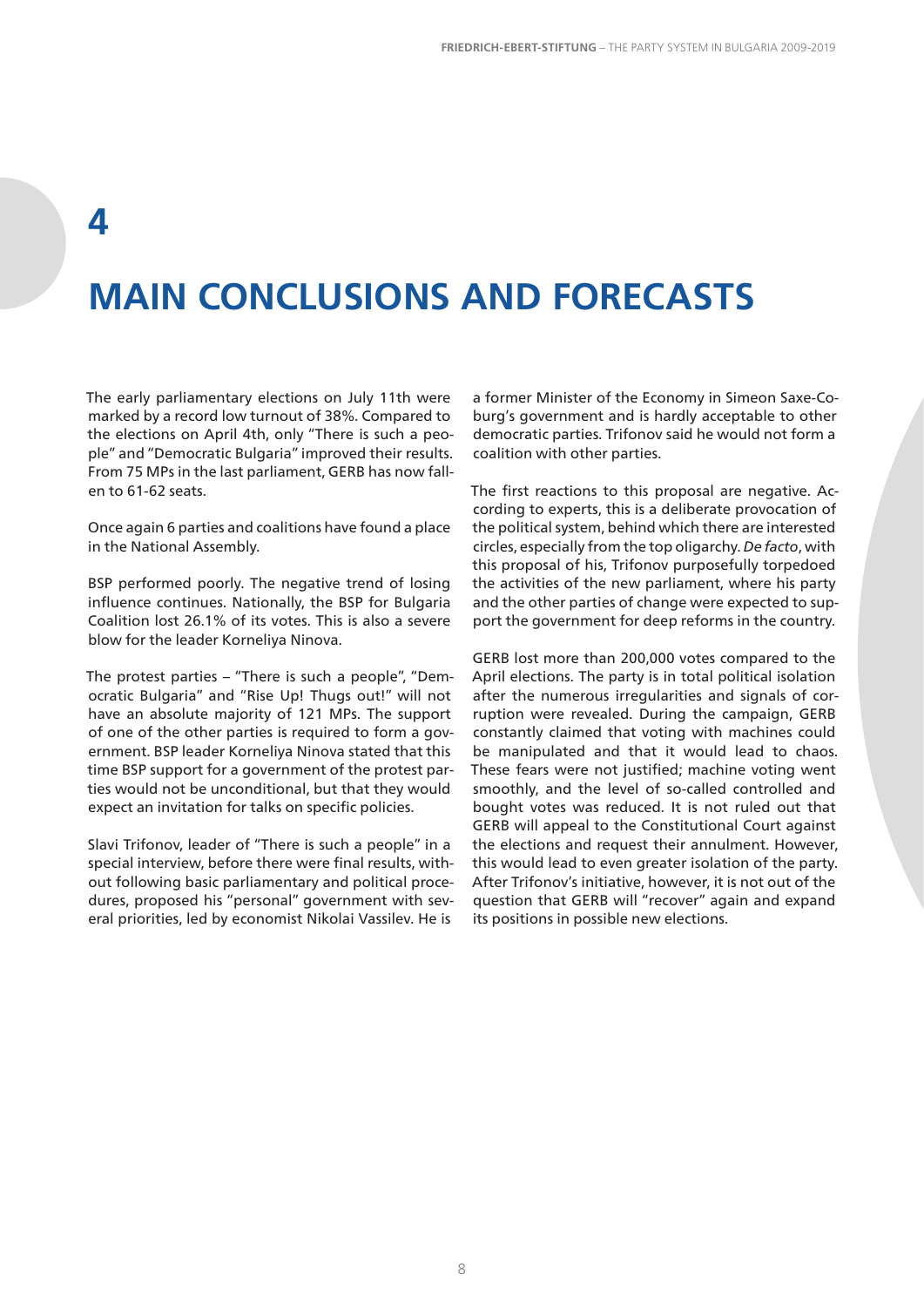#### ABOUT THE AUTHOR

Professor, Doctor of Philosophy, **Georgi Karasimeonov** is a lecturer at Sofia University "St. Kliment Ohridski", Director of the Institute for Political and Legal Studies. From 1991 to 1998 he was Chairman of the Bulgarian Political Science Association.

**karasimeonovg@gmail.com** 

#### IMPRINT

Friedrich-Ebert-Stiftung | Office Bulgaria 97, Knjaz Boris I St. | 1000 Sofia | Bulgaria

Responsible:

Helene Kortländer | Director, FES Bulgaria Tel.: +359 2 980 8747 | Fax: +359 2 980 2438 **https://bulgaria.fes.de**

Contact: **office@fes.bg**

Commercial use of all media, published by the Friedrich-Ebert-Stiftung (FES), is not permitted without the written consent of the FES.

#### ABOUT THIS STUDY

FES Bulgaria has been publishing the "Polit-Barometer" since 2000, analyzing current and long-term political processes and identifying trends in Bulgarian politics with a special focus on the political parties as democratic actors. In a situation where

the quality and neutrality of Bulgarian media is under question, we aim to provide a scientific basis for a political discussion for Bulgarian and international readers. **https://bulgaria.fes.de**



The views expressed in this publication are not necessarily those of the Friedrich-Ebert-Stiftung or of the organization for which the author works.